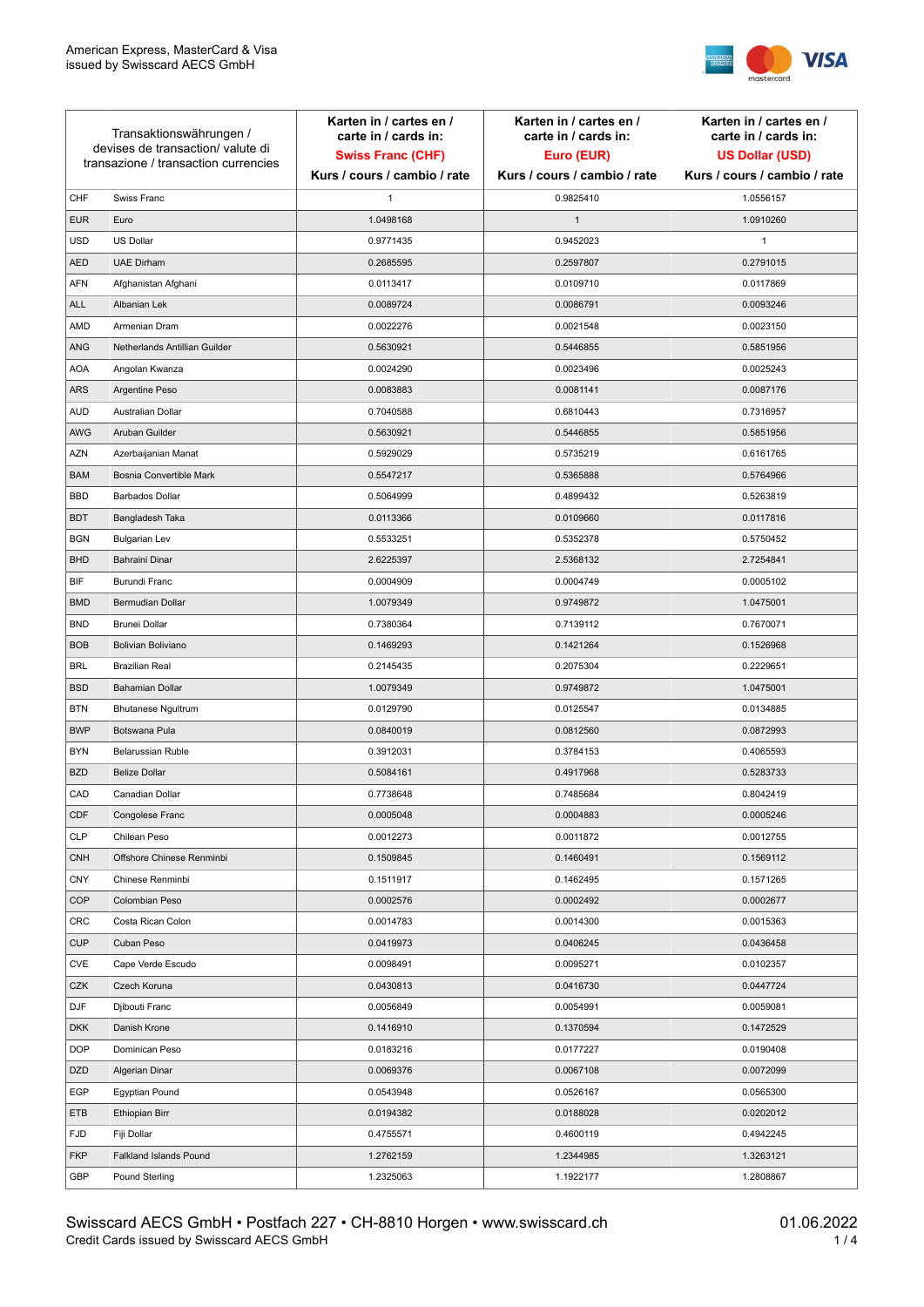

| Transaktionswährungen /<br>devises de transaction/valute di |                                      | Karten in / cartes en /<br>carte in / cards in: | Karten in / cartes en /<br>carte in / cards in: | Karten in / cartes en /<br>carte in / cards in: |
|-------------------------------------------------------------|--------------------------------------|-------------------------------------------------|-------------------------------------------------|-------------------------------------------------|
|                                                             |                                      | <b>Swiss Franc (CHF)</b>                        | Euro (EUR)                                      | <b>US Dollar (USD)</b>                          |
|                                                             | transazione / transaction currencies | Kurs / cours / cambio / rate                    | Kurs / cours / cambio / rate                    | Kurs / cours / cambio / rate                    |
| <b>GEL</b>                                                  | Georgia Lari                         | 0.3387074                                       | 0.3276356                                       | 0.3520029                                       |
| <b>GHS</b>                                                  | Ghana Cedi                           | 0.1411417                                       | 0.1365280                                       | 0.1466820                                       |
| GIP                                                         | Gibraltar Pound                      | 1.2762159                                       | 1.2344985                                       | 1.3263121                                       |
| <b>GMD</b>                                                  | Gambia Dalasi                        | 0.0206248                                       | 0.0199506                                       | 0.0214344                                       |
| <b>GNF</b>                                                  | Guinea Franc                         | 0.0001170                                       | 0.0001132                                       | 0.0001216                                       |
| <b>GTQ</b>                                                  | Guatemala Quetzal                    | 0.1313532                                       | 0.1270595                                       | 0.1365093                                       |
| GYD                                                         | Guyana Dollar                        | 0.0048235                                       | 0.0046658                                       | 0.0050128                                       |
| HKD                                                         | Hong Kong Dollar                     | 0.1245569                                       | 0.1204853                                       | 0.1294462                                       |
| <b>HNL</b>                                                  | Honduras Lempira                     | 0.0410761                                       | 0.0397334                                       | 0.0426885                                       |
| <b>HRK</b>                                                  | Croatian Kuna                        | 0.1439797                                       | 0.1392732                                       | 0.1496314                                       |
| <b>HTG</b>                                                  | Haiti Gourde                         | 0.0090041                                       | 0.0087098                                       | 0.0093575                                       |
| <b>HUF</b>                                                  | Forint                               | 0.0027026                                       | 0.0026143                                       | 0.0028087                                       |
| <b>IDR</b>                                                  | Indonesia Rupiah                     | 0.0000694                                       | 0.0000671                                       | 0.0000721                                       |
| <b>ILS</b>                                                  | New Israeli Sheqel                   | 0.2976094                                       | 0.2878810                                       | 0.3092917                                       |
| <b>INR</b>                                                  | Indian Rupee                         | 0.0130016                                       | 0.0125766                                       | 0.0135120                                       |
| IQD                                                         | Iraqi Dinar                          | 0.0006904                                       | 0.0006678                                       | 0.0007175                                       |
| <b>ISK</b>                                                  | <b>Iceland Krona</b>                 | 0.0079253                                       | 0.0076662                                       | 0.0082364                                       |
| <b>JMD</b>                                                  | Jamaican Dollar                      | 0.0065568                                       | 0.0063425                                       | 0.0068142                                       |
| <b>JOD</b>                                                  | Jordanian Dinar                      | 1.4234794                                       | 1.3769482                                       | 1.4793562                                       |
| JPY                                                         | Yen                                  | 0.0076628                                       | 0.0074123                                       | 0.0079636                                       |
| <b>KES</b>                                                  | Kenyan Shilling                      | 0.0086408                                       | 0.0083583                                       | 0.0089800                                       |
| <b>KGS</b>                                                  | Kyrgyzstan Som                       | 0.0123658                                       | 0.0119616                                       | 0.0128512                                       |
| <b>KHR</b>                                                  | Cambodia Riel                        | 0.0002485                                       | 0.0002404                                       | 0.0002583                                       |
| <b>KMF</b>                                                  | Comoro Franc                         | 0.0021943                                       | 0.0021226                                       | 0.0022804                                       |
| <b>KRW</b>                                                  | Korean Republic Won                  | 0.0008160                                       | 0.0007893                                       | 0.0008480                                       |
| <b>KWD</b>                                                  | Kuwaiti Dinar                        | 3.2263073                                       | 3.1208446                                       | 3.3529518                                       |
| <b>KYD</b>                                                  | Cayman Islands Dollar                | 1.2095223                                       | 1.1699850                                       | 1.2570005                                       |
| KZT                                                         | Kazakhstan Tenge                     | 0.0023737                                       | 0.0022961                                       | 0.0024669                                       |
| LAK                                                         | Lao Republic Kip                     | 0.0000751                                       | 0.0000726                                       | 0.0000780                                       |
| LBP                                                         | Lebanese Pound                       | 0.0000411                                       | 0.0000398                                       | 0.0000427                                       |
| <b>LKR</b>                                                  | Sri Lanka Rupee                      | 0.0028046                                       | 0.0027129                                       | 0.0029147                                       |
| <b>LRD</b>                                                  | Liberian Dollar                      | 0.0066530                                       | 0.0064355                                       | 0.0069142                                       |
| <b>LSL</b>                                                  | Lesotho Lothi                        | 0.0646071                                       | 0.0624952                                       | 0.0671432                                       |
| LYD                                                         | Libyan Dinar                         | 0.2115849                                       | 0.2046685                                       | 0.2198904                                       |
| <b>MAD</b>                                                  | Moroccan Dirham                      | 0.0998576                                       | 0.0965934                                       | 0.1037774                                       |
| MDL                                                         | Moldovan Leu                         | 0.0530272                                       | 0.0512938                                       | 0.0551087                                       |
| <b>MGA</b>                                                  | Malagasy Ariary                      | 0.0002494                                       | 0.0002412                                       | 0.0002592                                       |
| MKD                                                         | Macedonia Denar                      | 0.0175023                                       | 0.0169302                                       | 0.0181893                                       |
| <b>MMK</b>                                                  | Myanmar Kyat                         | 0.0005448                                       | 0.0005270                                       | 0.0005662                                       |
| <b>MNT</b>                                                  | Mongolia Tugrik                      | 0.0003231                                       | 0.0003125                                       | 0.0003358                                       |
| <b>MOP</b>                                                  | Macao Pataca                         | 0.1247599                                       | 0.1206817                                       | 0.1296572                                       |
| <b>MRU</b>                                                  | Mauritanian Ouguiya                  | 0.0276657                                       | 0.0267614                                       | 0.0287517                                       |
| <b>MUR</b>                                                  | <b>Mauritius Rupee</b>               | 0.0232228                                       | 0.0224637                                       | 0.0241344                                       |
| <b>MVR</b>                                                  | Maldives Rufiyaa                     | 0.0652877                                       | 0.0631536                                       | 0.0678505                                       |
| <b>MWK</b>                                                  | Malawi Kwacha                        | 0.0009928                                       | 0.0009603                                       | 0.0010318                                       |
| <b>MXN</b>                                                  | Mexican Peso                         | 0.0517014                                       | 0.0500114                                       | 0.0537309                                       |
| <b>MYR</b>                                                  | Malaysian Ringgit                    | 0.2309003                                       | 0.2233525                                       | 0.2399640                                       |
|                                                             |                                      |                                                 |                                                 |                                                 |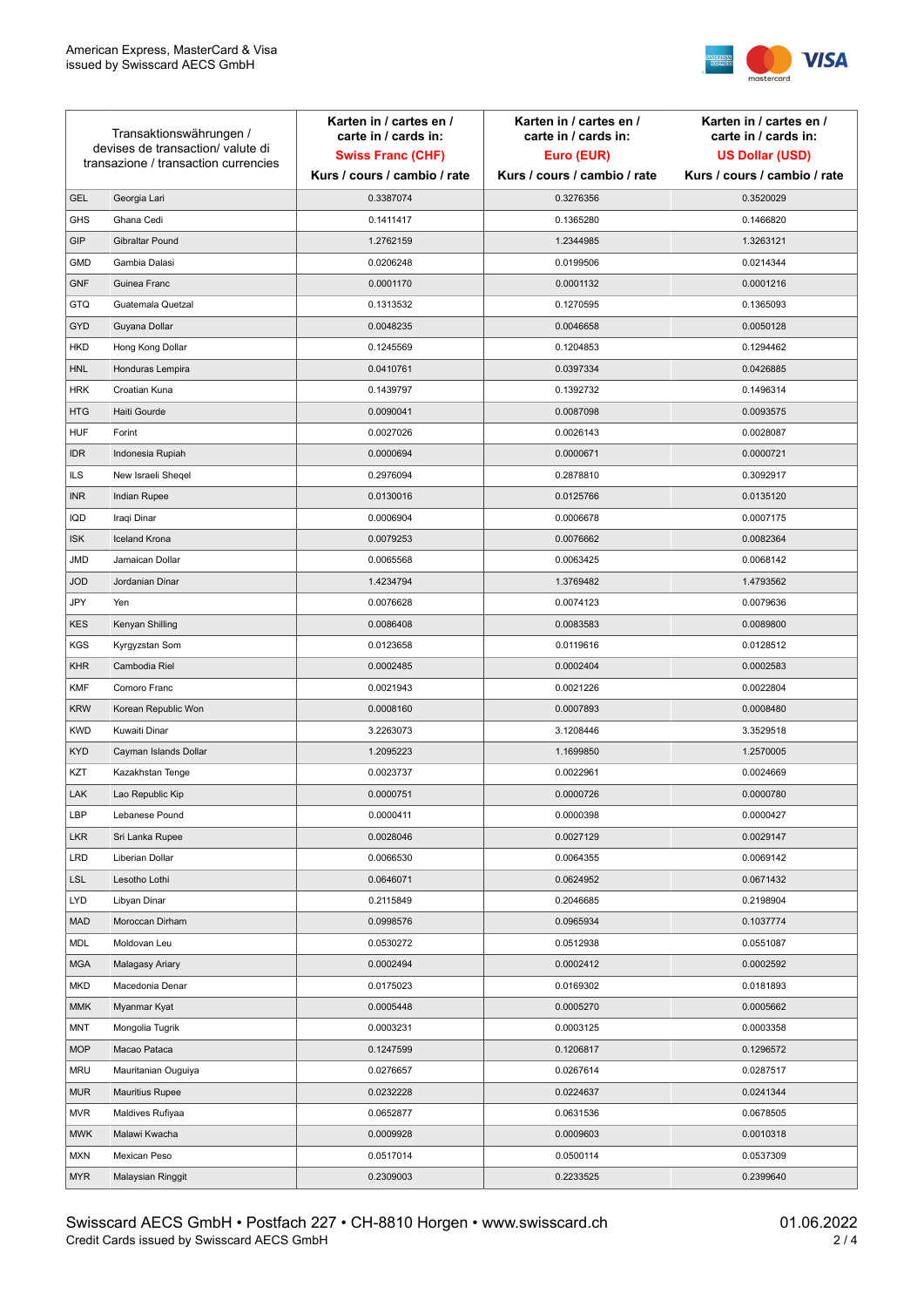

| Transaktionswährungen /<br>devises de transaction/valute di<br>transazione / transaction currencies |                             | Karten in / cartes en /<br>carte in / cards in:<br><b>Swiss Franc (CHF)</b> | Karten in / cartes en /<br>carte in / cards in:<br>Euro (EUR) | Karten in / cartes en /<br>carte in / cards in:<br><b>US Dollar (USD)</b> |
|-----------------------------------------------------------------------------------------------------|-----------------------------|-----------------------------------------------------------------------------|---------------------------------------------------------------|---------------------------------------------------------------------------|
|                                                                                                     |                             | Kurs / cours / cambio / rate                                                | Kurs / cours / cambio / rate                                  | Kurs / cours / cambio / rate                                              |
| <b>MZN</b>                                                                                          | Mozambique Metical          | 0.0157496                                                                   | 0.0152348                                                     | 0.0163678                                                                 |
| <b>NAD</b>                                                                                          | Namibia Dollar              | 0.0646130                                                                   | 0.0625009                                                     | 0.0671493                                                                 |
| <b>NGN</b>                                                                                          | Nigeria Naira               | 0.0024034                                                                   | 0.0023248                                                     | 0.0024977                                                                 |
| <b>NIO</b>                                                                                          | Nicaragua Cordoba Oro       | 0.0282651                                                                   | 0.0273412                                                     | 0.0293746                                                                 |
| <b>NOK</b>                                                                                          | Norwegian Krone             | 0.1045658                                                                   | 0.1011477                                                     | 0.1086704                                                                 |
| <b>NPR</b>                                                                                          | Nepalese Rupee              | 0.0081260                                                                   | 0.0078604                                                     | 0.0084450                                                                 |
| <b>NZD</b>                                                                                          | New Zealand Dollar          | 0.6414885                                                                   | 0.6205193                                                     | 0.6666693                                                                 |
| <b>OMR</b>                                                                                          | Oman Rial                   | 2.5635097                                                                   | 2.4797128                                                     | 2.6641369                                                                 |
| PAB                                                                                                 | Panamanian Balboa           | 1.0079349                                                                   | 0.9749872                                                     | 1.0475001                                                                 |
| <b>PEN</b>                                                                                          | Peru Sol                    | 0.2745490                                                                   | 0.2655744                                                     | 0.2853261                                                                 |
| <b>PGK</b>                                                                                          | Papua New Guinea Kina       | 0.2862535                                                                   | 0.2768963                                                     | 0.2974900                                                                 |
| PHP                                                                                                 | Philippine Peso             | 0.0192743                                                                   | 0.0186443                                                     | 0.0200309                                                                 |
| <b>PKR</b>                                                                                          | Pakistan Rupee              | 0.0050904                                                                   | 0.0049240                                                     | 0.0052902                                                                 |
| <b>PLN</b>                                                                                          | Zloty                       | 0.2322477                                                                   | 0.2246559                                                     | 0.2413643                                                                 |
| <b>PYG</b>                                                                                          | Paraguay Guarani            | 0.0001472                                                                   | 0.0001424                                                     | 0.0001530                                                                 |
| QAR                                                                                                 | Qatari Rial                 | 0.2709573                                                                   | 0.2621001                                                     | 0.2815934                                                                 |
| <b>RON</b>                                                                                          | Leu                         | 0.2200702                                                                   | 0.2128765                                                     | 0.2287088                                                                 |
| <b>RSD</b>                                                                                          | Serbian Dinar               | 0.0092180                                                                   | 0.0089167                                                     | 0.0095798                                                                 |
| <b>RUB</b>                                                                                          | Russian Ruble               | 0.0161170                                                                   | 0.0155902                                                     | 0.0167497                                                                 |
| <b>RWF</b>                                                                                          | Rwanda Franc                | 0.0009821                                                                   | 0.0009500                                                     | 0.0010207                                                                 |
| SAR                                                                                                 | Saudi Riyal                 | 0.2630163                                                                   | 0.2544187                                                     | 0.2733407                                                                 |
| SBD                                                                                                 | Solomon Islands Dollar      | 0.1290157                                                                   | 0.1247984                                                     | 0.1340800                                                                 |
| <b>SCR</b>                                                                                          | Seychelles Rupee            | 0.0724857                                                                   | 0.0701163                                                     | 0.0753310                                                                 |
| <b>SDG</b>                                                                                          | Sudanese Pound              | 0.0022630                                                                   | 0.0021890                                                     | 0.0023518                                                                 |
| <b>SEK</b>                                                                                          | Swedish Krona               | 0.1004084                                                                   | 0.0971262                                                     | 0.1043498                                                                 |
| SGD                                                                                                 | Singapore Dollar            | 0.7154902                                                                   | 0.6921020                                                     | 0.7435758                                                                 |
| <b>SHP</b>                                                                                          | St Helena Pound             | 1.2762159                                                                   | 1.2344985                                                     | 1.3263121                                                                 |
| <b>SLL</b>                                                                                          | Sierra Leone Leone          | 0.0000772                                                                   | 0.0000747                                                     | 0.0000802                                                                 |
| SOS                                                                                                 | Somali shilling             | 0.0017448                                                                   | 0.0016878                                                     | 0.0018133                                                                 |
| SRD                                                                                                 | Suriname Dollar             | 0.0477795                                                                   | 0.0462177                                                     | 0.0496550                                                                 |
| SSD                                                                                                 | South Sudanese Pound        | 0.0021707                                                                   | 0.0020997                                                     | 0.0022559                                                                 |
| <b>STN</b>                                                                                          | Sao Tome and Principe Dobra | 0.0437431                                                                   | 0.0423132                                                     | 0.0454602                                                                 |
| <b>SVC</b>                                                                                          | El Salvador Colon           | 0.1151926                                                                   | 0.1114271                                                     | 0.1197143                                                                 |
| SZL                                                                                                 | Swaziland Lilangeni         | 0.0646065                                                                   | 0.0624946                                                     | 0.0671425                                                                 |
| THB                                                                                                 | Baht                        | 0.0289708                                                                   | 0.0280238                                                     | 0.0301080                                                                 |
| <b>TJS</b>                                                                                          | Tajikistan Somoni           | 0.0884153                                                                   | 0.0855251                                                     | 0.0918859                                                                 |
| <b>TMT</b>                                                                                          | Turkmenistan Manat          | 0.2887688                                                                   | 0.2793294                                                     | 0.3001040                                                                 |
| <b>TND</b>                                                                                          | <b>Tunisian Dinar</b>       | 0.3376214                                                                   | 0.3265851                                                     | 0.3508743                                                                 |
| <b>TOP</b>                                                                                          | Tonga Pa'anga               | 0.4458096                                                                   | 0.4312368                                                     | 0.4633093                                                                 |
| <b>TRY</b>                                                                                          | Turkish Lira                | 0.0609217                                                                   | 0.0589303                                                     | 0.0633131                                                                 |
| TTD                                                                                                 | Trinidad & Tobago Dollar    | 0.1496007                                                                   | 0.1447105                                                     | 0.1554731                                                                 |
| <b>TWD</b>                                                                                          | New Taiwan Dollar           | 0.0347979                                                                   | 0.0336604                                                     | 0.0361638                                                                 |
| <b>TZS</b>                                                                                          | Tanzanian Shilling          | 0.0004337                                                                   | 0.0004195                                                     | 0.0004507                                                                 |
| <b>UAH</b>                                                                                          | Ukraine Hryvnia             | 0.0344535                                                                   | 0.0333273                                                     | 0.0358059                                                                 |
| <b>UGX</b>                                                                                          | Uganda Shilling             | 0.0002672                                                                   | 0.0002585                                                     | 0.0002777                                                                 |
| <b>UYU</b>                                                                                          | Peso Uruguayo               | 0.0252742                                                                   | 0.0244480                                                     | 0.0262663                                                                 |
| UZS                                                                                                 | Uzbekistan Sum              | 0.0000917                                                                   | 0.0000887                                                     | 0.0000953                                                                 |